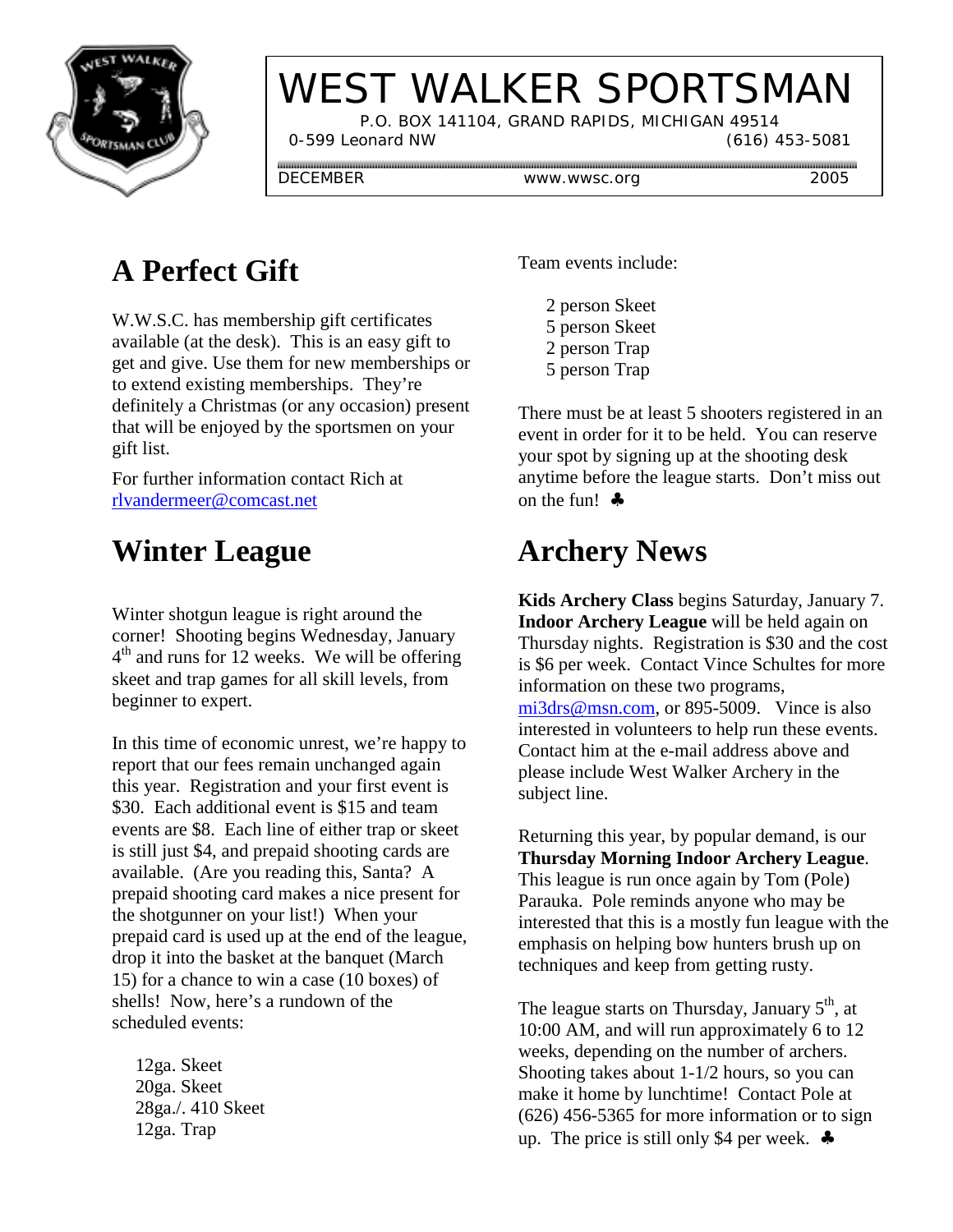## **Range Safety**

While using the rifle and pistol ranges, please remember that *THE* most important safety rule we have at the club is **NO GUN HANDLING WHILE SOMEONE IS DOWNRANGE**. Recently one of our members using a muzzleloader needed a friendly reminder of this. The rule does indeed include muzzleloaders. We are aware that common practice says that a muzzleloader without a cap is considered unloaded, but the rule is clear, no gun handling . . . . period. Thanks very much for your cooperation. Remember too that the best response to a fellow shooter who reminds you of a safety rule is, "Thank you." ♣



## **Cowboy Shoots**

Cowboy shoots will *not* be held through the winter months as reported in last month's newsletter. We are sorry for the misinformation, but due to the excavation being done on the range, we will be unable to hold the matches as planned. As work is completed and the range is made available, the cowboy shooting schedule here at West Walker will be updated and published in this newsletter and on our website, www.wwsc.org.

Again, please accept our apologies for the confusion and any inconvenience it may have caused. We know you cowboys and cowgirls are an understanding bunch and will forgive us just this once, right?  $\clubsuit$ 

#### **Range work**

We're still in the midst of a pretty large-scale range renovation project at WWSC that will make our ranges larger, longer, and most of all safer. We appreciate your understanding and cooperation during this time, as some ranges may be unusable periodically. Work right now is being concentrated on the Charter range, so most everything else is accessible. However, please be prepared for random closures as work progresses. We'll certainly keep you as up to date as possible. Thanks again. ♣

#### **Final Notes . . . . .**

**Deer Check Station** will be open through the end of the month, Mondays and Thursdays from 10 to 3.

**NRA 5-Stand** Clays will be offered again on Dec. 17, Jan.21, and Feb.18 from 10 to 2. Just \$4 gets you a 25 bird round. Check it out!

Do you have a **Hunting Story** you'd like to share with your fellow club members? We're always interested in good "tales of the hunt" that our members have enjoyed. Call Dave Krysiak at (616) 997-7029 to have your story included in our newsletter. You don't have to be a writer, just tell me your story, and I'll write it for you if you wish.

**Happy Holidays** from all of us at WWSC. Be safe and enjoy the time with friends and family.

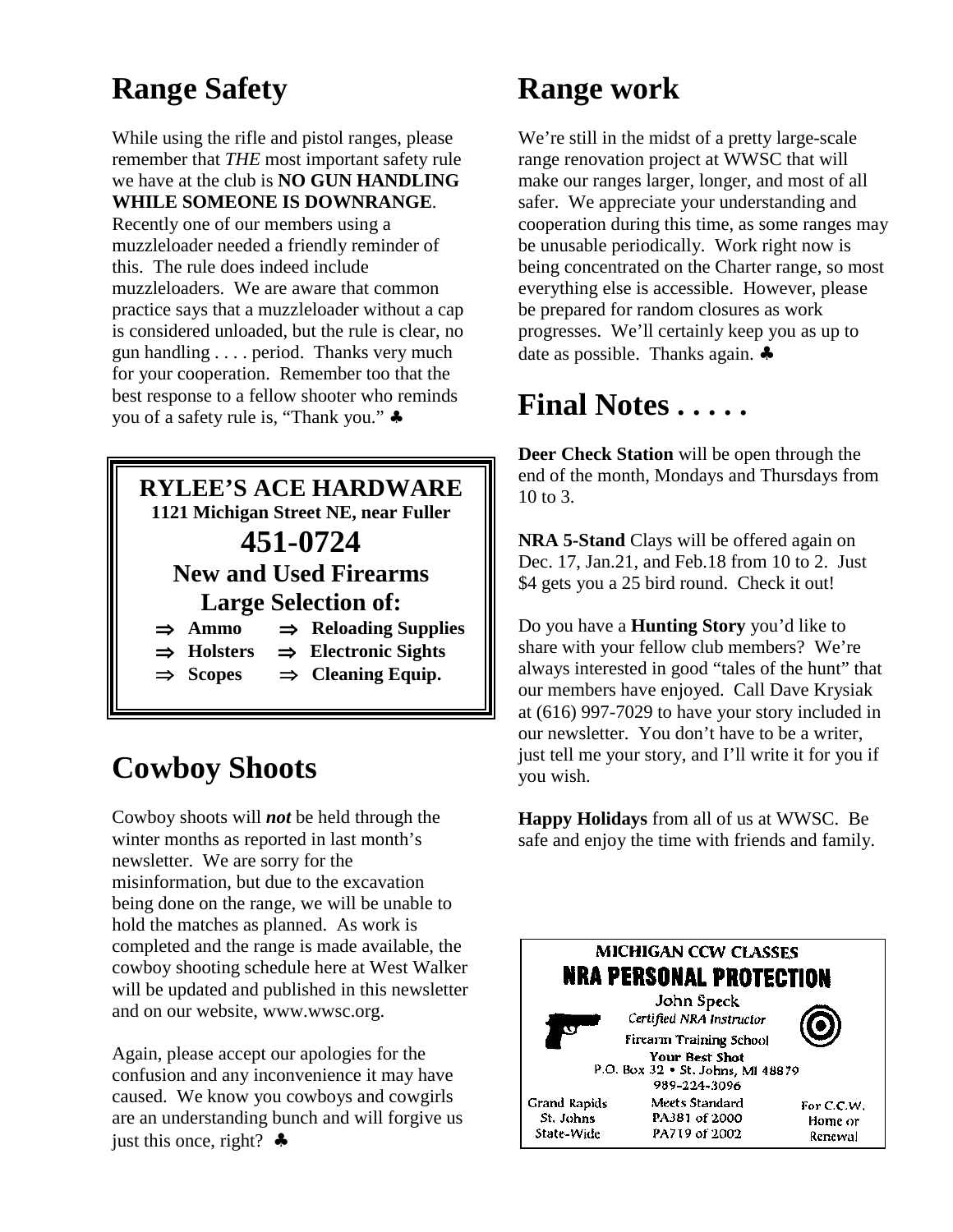|                                                                | <b>December</b>                                                              |                                              |                                                                                                    | 2005                                                                                                  |                  |                                               |
|----------------------------------------------------------------|------------------------------------------------------------------------------|----------------------------------------------|----------------------------------------------------------------------------------------------------|-------------------------------------------------------------------------------------------------------|------------------|-----------------------------------------------|
| Sun                                                            | Mon                                                                          | Tue                                          | Wed                                                                                                | Thu                                                                                                   | Fri              | Sat                                           |
|                                                                |                                                                              |                                              |                                                                                                    | 1<br><b>Duck</b><br><b>Hunters</b><br>meet 7 to 9<br>Deer Check<br>10 to 3                            | $\overline{2}$   | 3<br>Archery,<br>Trap & Skeet<br>$10$ to $2$  |
| $\overline{\mathbf{4}}$<br>Archery,<br>Trap & Skeet<br>10 to 2 | 5<br><b>NWTF</b><br>meets 7 to 9<br>Deer Check<br>10 to 3                    | 6                                            | 7<br>Archery,<br>Trap & Skeet<br>9 to 12 AM<br>6 to 10 PM                                          | 8<br><b>Charter</b><br><b>Meeting</b><br>7:30<br>Deer Check<br>10 to 3                                | $\boldsymbol{9}$ | 10<br>Archery,<br>Trap & Skeet<br>$10$ to $2$ |
| 11<br>Archery,<br>Trap & Skeet<br>10 to 2                      | 12<br><b>Charter</b><br>Range<br><b>Closed 12-6</b><br>Deer Check<br>10 to 3 | 13                                           | 14<br>Archery,<br>Trap & Skeet<br>9 to 12 AM<br>6 to 10 PM                                         | 15<br>Deer Check<br>10 to 3                                                                           | 16               | 17<br>Archery,<br>Trap & Skeet<br>10 to 2     |
| 18<br>Archery,<br>Trap & Skeet<br>10 to 2                      | 19<br>Deer Check<br>10 to 3                                                  | 20                                           | 21<br>Archery,<br>Trap & Skeet<br>9 to 12 AM<br>6 to 10 PM<br>$1st$ Day of<br>Winter               | 22<br>Deer Check<br>10 to 3                                                                           | 23               | 24<br><b>Christmas</b><br>Eve                 |
| 25<br><b>Christmas</b><br>Day                                  | 26<br>Deer Check<br>10 to 3                                                  | 27<br><b>Board</b><br><b>Meeting</b><br>7:00 | 28<br>Archery,<br>Trap & Skeet<br>9 to 12 AM<br>6 to 10 PM                                         | 29<br>Deer Check<br>10 to 3                                                                           | 30               | 31<br>New Year's<br>Eve                       |
| Jan<br>New Year's<br>Day                                       | $\overline{2}$<br><b>NWTF</b><br>Meets 7 to 9                                | $\overline{\mathbf{3}}$                      | 4<br><b>Winter League</b><br><b>Begins</b><br>Archery,<br>Trap & Skeet<br>9 to 12 AM<br>6 to 10 PM | 5<br><b>Duck</b><br><b>Hunters</b><br>meet 7 to 9<br><b>Archery</b><br><b>Leagues</b><br><b>Begin</b> | 9                | 10<br>Archery, Trap<br>& Skeet<br>10 to 2     |